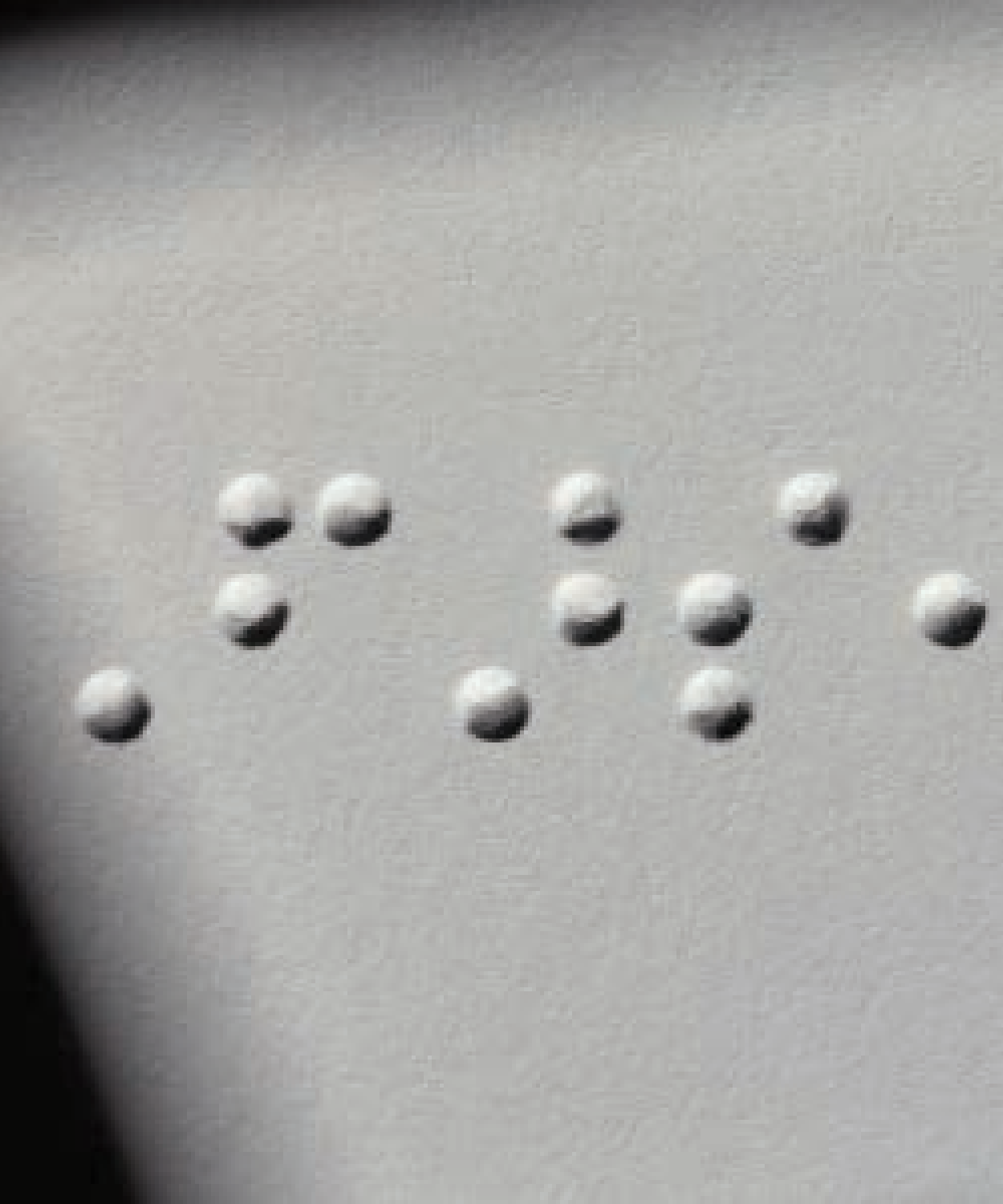









# [ *farsighted* ]

With a dazzling new headquarters and a \$125 million bequest, San Francisco's LightHouse for the Blind is creating new ways of seeing for people around the world. **By Joanne Furio**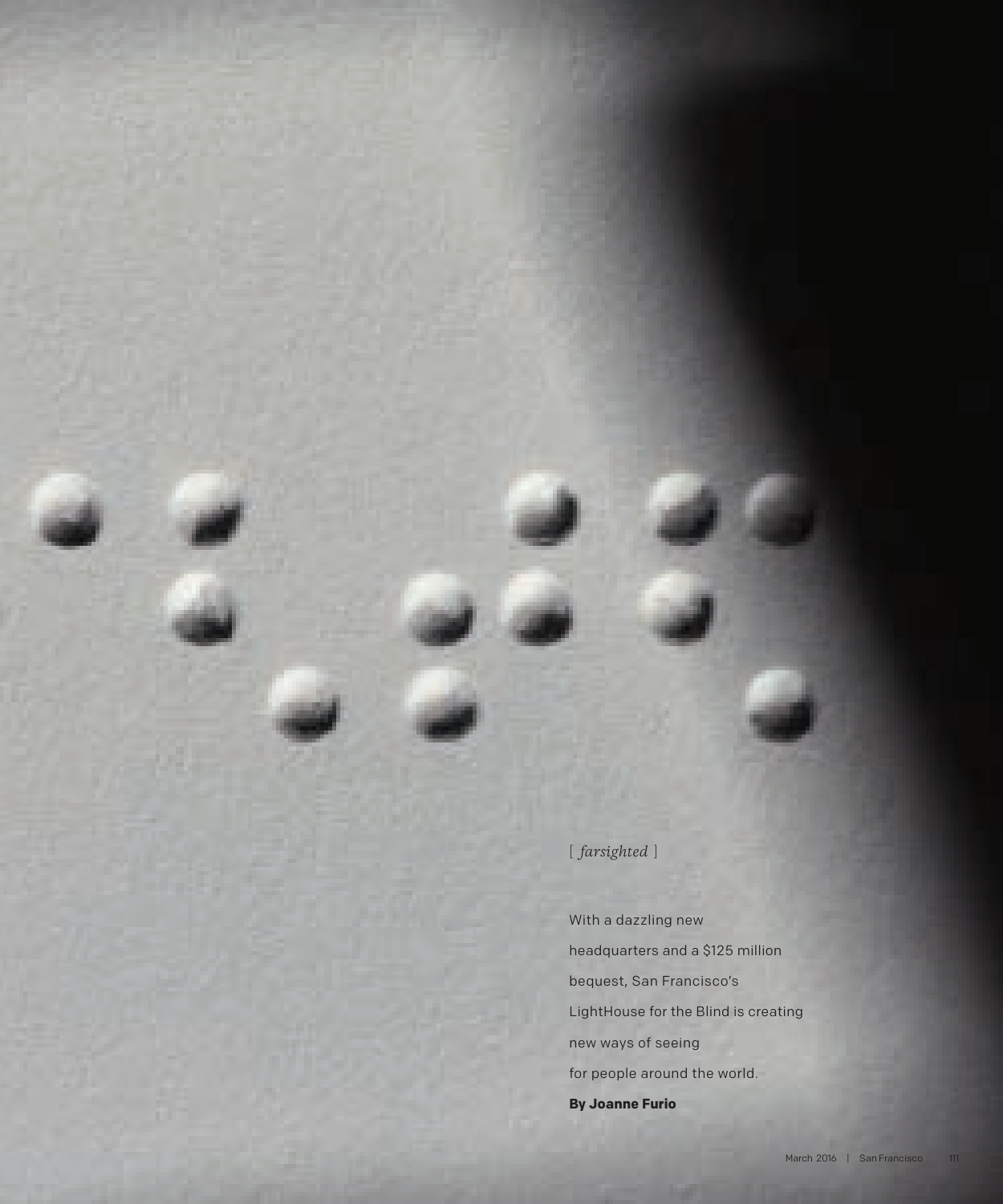

me," he says, "an agency serving the blind that is headed by a blind person, with high expectations for blind people and a consumerfocused approach, is still very much unique in the blindness space."

Bashin's core philosophy, says Riccobono, is that blind people are not second-class citizens and should be treated as equals, not needy wards. To further that goal, the new CEO is mobilizing the Bay Area's unparalleled pool of technological, engineering, and design talent to work on innovations for the blind. And he has the money to do it: A complete stranger to the organization, Donald Sirkin, just left the LightHouse a staggering \$125 million bequest. (See sidebar at right.) As a result, the LightHouse is poised to become a beacon that could Bashin's core philosophy, says Riccobono, is that blind<br>not second-class citizens and should be treated as equals,<br>wards. To further that goal, the new CEO is mobilizing the<br>unparalleled pool of technological, engineering,

One of the world's few blind architects, Downey is collaborating on the new LightHouse for the Blind headquarters with star San Francisco architect Mark Cavagnero.

TAP, TAP, TAP**.** Chris Downey, wearing the suit-and-sneakers uniform of an architect and carrying the cane of a blind person, crosses Howard Street during morning rush hour, trailed by an audio engineer with a boom mic. Once on the sidewalk, Downey taps his cane on the concrete, and that sound is also recorded. He heads over to his favorite Mission Street coffee shop, where he taps his cane on the tile floor, and then into the offices of the multidisciplinary design firm Arup, where his cane taps on bamboo flooring. All of these sounds are recorded.

Six months later, Arup's engineers play the recorded taps to board members of the San Francisco–based organization the LightHouse for the Blind and Visually Impaired. They've inputted the sounds into a program that allows the board members, sitting in a darkened acoustic lab, to hear the taps as if they had been recorded in rooms whose surfaces reflect or absorb sound to varying degrees. An engineer touches a computer keyboard, and the listeners hear a distinct sound: the tap, tap, tap of a cane striking the polished concrete floor in Arup's lobby, in which the wall and ceiling materials are 50 percent sound-absorbing. The engineer touches the keyboard again, transforming the concrete floor into a tile one, and the sound intensifies, its tone more insistent. Changing just a single element in the simulator turns a pleasant sound into a jarring one.

The man who was recorded tapping his way across town, Downey, is the LightHouse's chairman of the board—and one of the few practicing blind architects in the world. He and the other board members listen to 12 combinations of floor and wall materials just for the LightHouse lobby, mulling them over for several hours before deciding which tapping sound they like best. The painstaking process is just one example of the meticulous attention that has gone into every step of a unique project: the creation of new state-of-the-art headquarters for an organization that's trying to dramatically improve the lives of blind people.

The LightHouse for the Blind, founded in 1902, is the oldest and largest agency in Northern California providing training, information, and advocacy for blind and visually impaired people—and one of the largest in the country, serving 3,000 people a year. The Light-House has long been considered by disability advocates to be in the vanguard of the field, but a perfect storm of circumstances has taken it to another level. For one, it has a charismatic and hard-charging chief executive officer, Bryan Bashin—who is blind. That fact is a big part of what sets him and the LightHouse apart, says Mark Riccobono, president of the National Federation of the Blind. "Believe

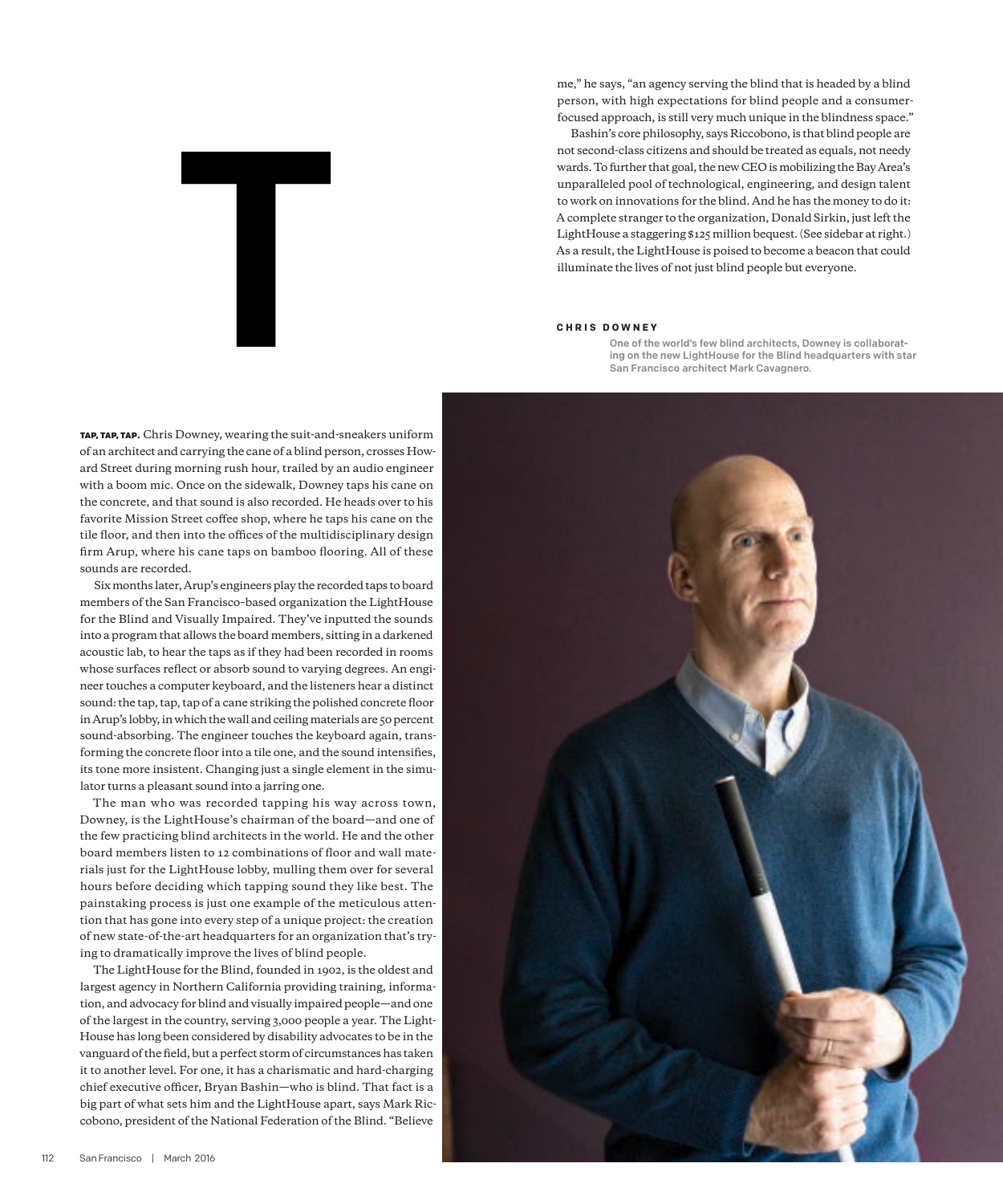EAR THE ENTRANCE of the LightHouse's soon-to-be-abandoned headquarters on Van Ness Avenue is an inscription in large letters: "Yes, we're the blind leading the blind, and proud of it." Upstairs, CEO Bashin is in his office, engaged in what he calls reading his emails. His

head is lowered, his body stilled in concentration as a robotic voice, sounding like those disclaimers at the end of radio commercials, speed-reads his messages at 500 words a minute. Bashin has trained himself in this speed-listening technique to save time.

**N**

The 60-year-old Bashin is the driving force behind the Light-House's new headquarters and the organization's growing partnership with some of the biggest Bay Area tech firms. He's also a personal inspiration. The LightHouse's official mission is to promote equality and self-reliance; its unofficial mission—which helps make the official one possible—is to provide blind role models, of which Bashin is a glowing example. With his 6-foot-1-inch frame, sonorous voice, and thoughtful diction, he comes across as a natural leader and executive who just happens to be blind. Downey describes him as "my Yoda."

But Bashin was not always the confident, poised, self-accepting man that he is today. For much of his life, he was in deep denial about his condition—a rare autoimmune disorder of the eye that manifested at age 12. (Like many others who have lost their sight, he believes that a focus on the cause of one's blindness—a "largely irrelevant" factor—is detrimental to becoming empowered and competitive.) "I was in the closet about my blindness until I was 38," Bashin says. He uses the term the way gay people do, he explains, to mean "someone who is minimizing or hiding, not coming out, not working in the ways that he needs to in order to be effective."

During his teen years, Bashin's vision wavered between 20/100 and 20/200, classified as low vision. By the time he was a sophomore at Berkeley, he was legally blind, but he pretended that he still had low vision. "I certainly would never have said the 'B word,'" he says. "I would call myself 'low vision,' 'visually impaired.' I would always try to position myself to best advantage with light and with contrast, avoid situations where I didn't think I'd be able to see that well generally limit my life unnecessarily." He worked in TV and print journalism for 15 years, mostly as a science writer, using magnifiers, giant computer screens, recorders, handheld telescopes, and powerful flashlights to function. If he had been willing to use a cane, he could have gone home from work at any time; instead, he had to constantly plan how to get home before the sun went down.

Bashin finally began to come to terms with his blindness after having a breakthrough moment at a national convention held by the National Federation of the Blind. "Suddenly I met myself," he says. "I met dozens of people who were professionals and having fun and in control of their own fate, earning good salaries—all things that I didn't know were possible before. I decided that it was time for me to drop the pretense of being sighted."

When he visited a local blindness agency, however, Bashin found dingy offices, a lack of resources, and no connection with positive blind people. He found the connection he was seeking when he met Mike May, a blind businessman and skier who was the subject of the 2007 book *Crashing Through: A True Story of Risk, Adventure, and the Man Who Dared to See*. "He is one of many examples of blind professionals living life on their terms," Bashin says. "Whatever modicum of accomplishments I have, I learned from people like him and other blind role models." Newly empowered, Bashin decided to make helping the blind community his life's work. He quit journalism and became a life coach for blind people, offering a tough-love version of what a sighted life coach does: helping clients strategize and set goals, providing support and career counseling—without assuming that they're going to find their goals inherently difficult. After head-

# The LightHouse's \$125 Million Windfall

Why a mysterious businessman left his fortune to a group he'd never met.

No one at the LightHouse for the Blind and Visually Impaired had ever heard of Donald Sirkin, but when he died in 2014, he left the organization \$125 million. The gift—thought to be the largest single bequest to a blindness advocacy group in American history—is more than 15 times the LightHouse's annual budget. "It was a tremendous vote of confidence," says LightHouse CEO Bryan Bashin.

Sirkin was a Seattle millionaire businessman who lost his vision in his 70s but remained in the closet about his blindness. "He had macular degeneration in the last six to eight years of his life and was probably ashamed of it," says Bashin, "like so many seniors are when they start losing vision." Bashin came to that conclusion after visiting the late Sirkin's Puget Sound residence, which the LightHouse also inherited. to learn more about the mysterious benefactor. In the house Bashin found all sorts of magnifiers, light boxes, and

large plasma-screen TVs—devices that he had used while in denial about his own deteriorating vision.

Sirkin's daughter—who inherited about \$250,000, as did her brother was not happy about the bequest. Claiming that she had been physically and sexually abused by her father, she sued his estate last May. If she wins, she will get a small percentage of the funds that have been transferred to the LightHouse.

 Bashin already has plans for the rest. Some of it will fund the new headquarters (below), currently under construction. Some may be used to create awards and grants for the blind. Blindness training for anyone, regardless of immigration status, and increasing employment opportunities for the blind are also on Bashin's list.

#### WHERE THE BLIND LEAD THE BLIND



Renderings of the new LightHouse's sleek kitchen and a common area.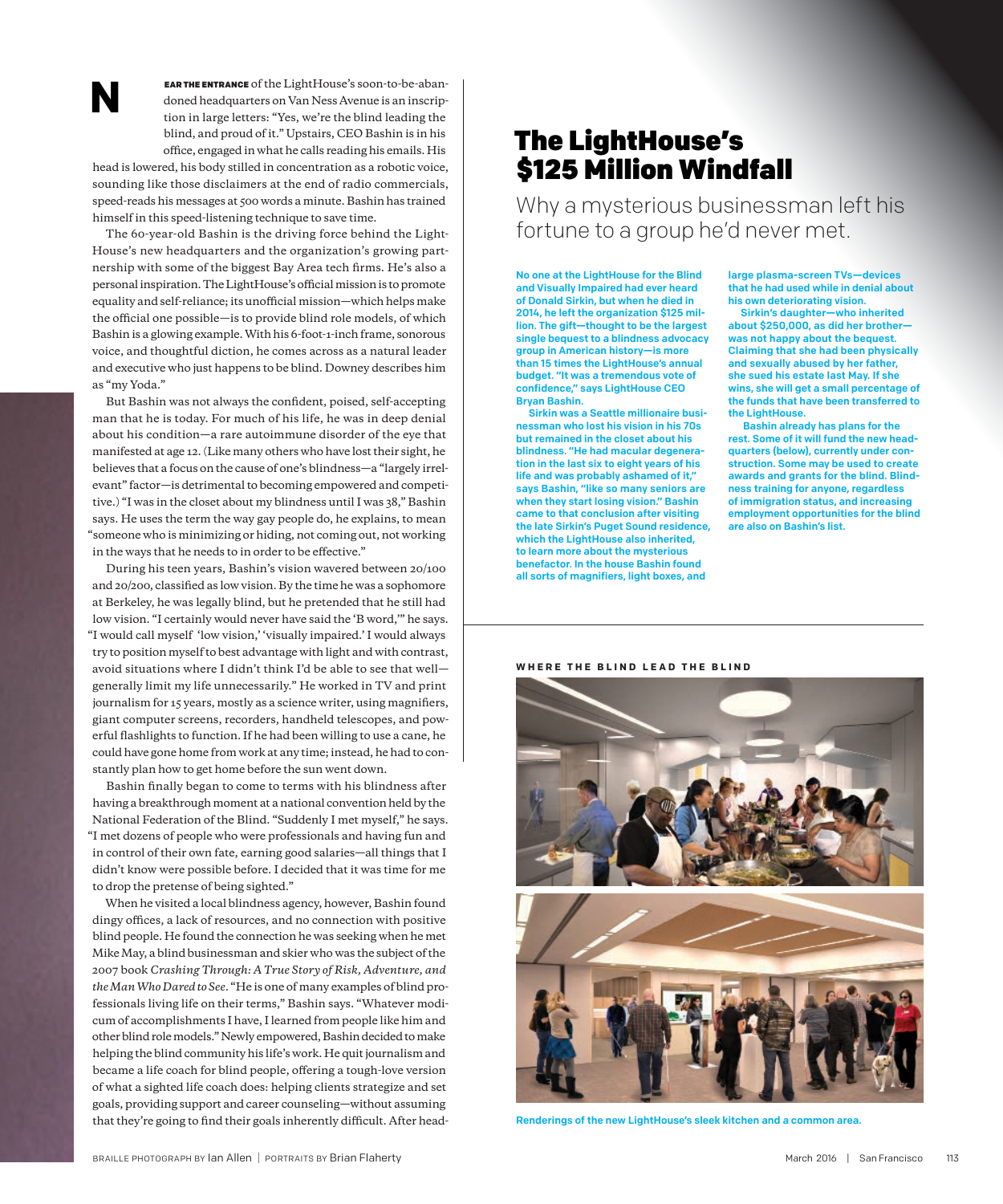ing the Sacramento Society for the Blind, where he initiated a campaign for bigger and better offices, he became chief executive officer of the LightHouse six years ago.

The 114-year-old organization, which started as a reading room for the blind in a San Francisco library, was in solid shape financially: Under Bashin's able predecessor, Anita Aaron, and earlier leaders, it had accumulated a hefty \$40 million endowment. Its day-to-day operations, which focused on training programs, were unobjectionable, if not particularly sexy.

"Bryan kicked the whole thing into a different mode," says Josh Miele, former LightHouse board president and creative director of LightHouse Labs, a tech incubator cocreated with Bashin. "We had the vision before, we had the motivation before, we had the desire to build a new headquarters. Then Bryan got the top staff position, we got exciting new members of the board, and the Sirkin bequest came like a bolt from the blue. All of a sudden, it was possible for us to make changes very quickly. It's uncanny."

"Bryan came in with a vision about ways things could change should change," says Kathleen Knox, a former board member who, like half of her board colleagues, is blind. "He just saw gaps in what should be done." Right out of the gate as CEO, Bashin fired the property management company that was running the organization's 311 acre Enchanted Hills Camp in Napa and ramped up its employment program. The changes were a ringing affirmation of a core belief of Bashin and his organization's: that blind people can do for themselves. Enchanted Hills now has a blind executive director, a blind cook, a blind woodworker–master craftsman, and blind counselors. And all of this was accomplished before Bashin found out about the \$125 million Sirkin bequest. That unexpected bonanza made it possible for the LightHouse to set its goals far higher.



HEN IT OPENS ON MARKET Street between Seventh and Eighth Streets in June, the LightHouse's \$20 million West Coast Center for Excellence will be the first building of its kind, designed for the blind by the blind and fully operable by the blind. It reflects a decisive break from the old, paternalistic thinking about "helping"

blind people, an approach that Bashin calls "adult day care." And it's a premier example of so-called universal design: design that accommodates everybody. Many smartphones, computers, other devices, and apps already feature universal design, and the architectural innovations being pushed by the LightHouse are likely to further the trend.

The project, two years in the making, is the outcome of a unique partnership between architect Mark Cavagnero and architect and board chair Downey, who became blind at age 45, three days after a 2008 operation to remove a brain tumor. Both were easy choices: Downey is a noted architect whose blindness gives him indispensable insight into this project, and Cavagnero's many awardwinning projects include the acclaimed SFJazz Center, with its superb acoustics, and the new Diane B. Wilsey Center for Opera, on which he worked with Arup. But the collaboration went beyond the two architects. To give its board members and staff input into the design of the new space, the LightHouse developed threedimensional drawings: Its floor plans for the 40,000-square-foot building can literally be felt.

The heart of the project lies in its attention to things that sighted people might not even notice but that are crucial to the LightHouse's blind clientele, like building materials that acoustically resonate in exactly the right way. Downey, who learned mobility skills at the LightHouse and was riding a tandem bike to work four months after becoming blind, says that it was only after he lost his sight that he realized how limited his architectural training was. "It's not just

Downey began working with the acoustical engineers at Arup four years ago. Typically, such engineers are engaged to muffle sounds the buzz of heating and air-conditioning units, the cacophony of street life—so the LightHouse project was something new. Shane Myrbeck, a senior acoustics and audiovisual consultant at Arup whose ears are professionally honed, found it revelatory to work with

#### **JOSH MIELE**

Blinded by an acid attack in childhood, Miele has pioneered devices that have opened vistas for blind people everywhere.

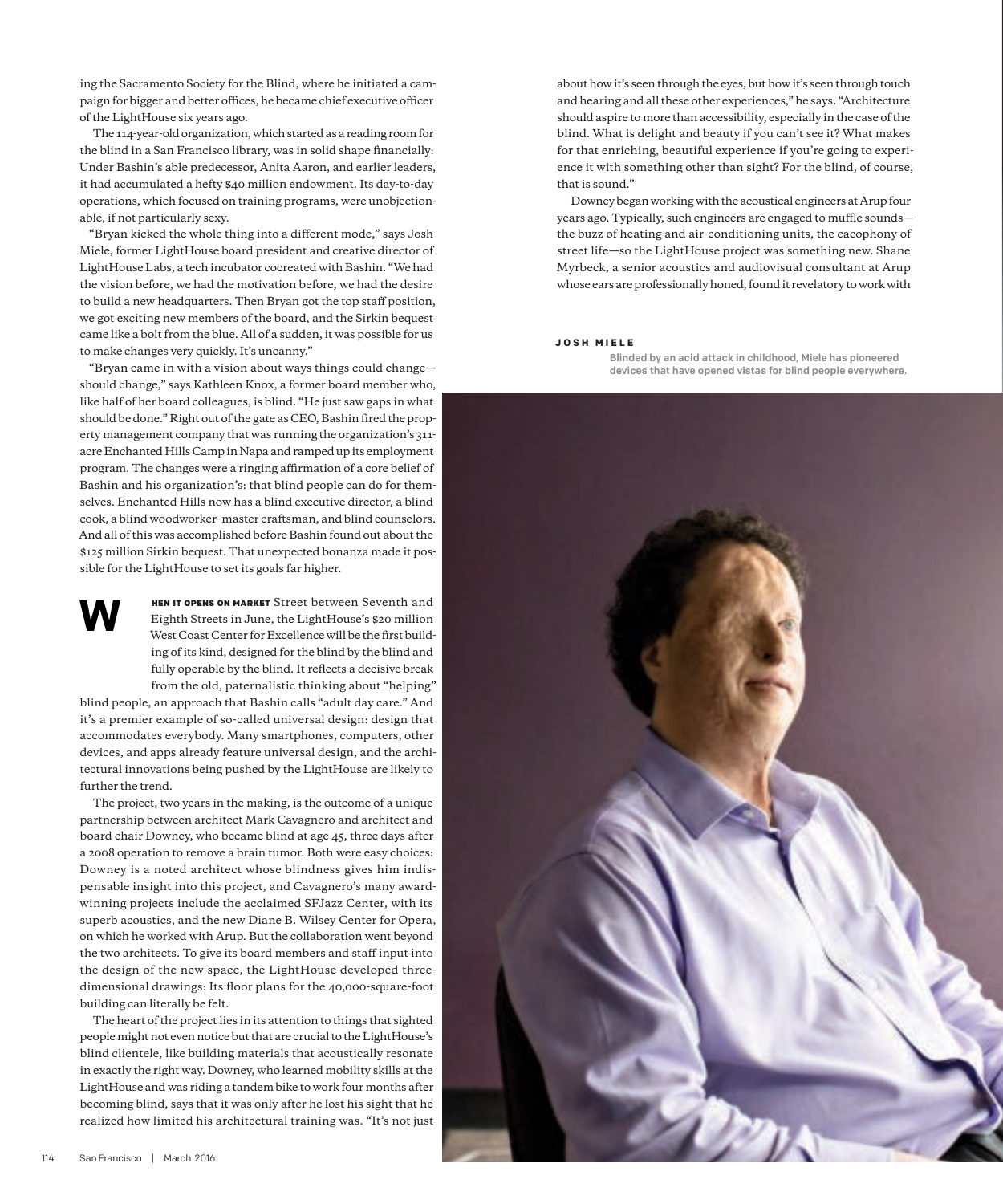# Lighting the Way Products codeveloped by LightHouse Labs.

#### The Digital ide Dog

When Toyota's San Jose–based PARTNER ROBOT DIVISION started work on a navigation-andinformation device for blind users, it sponsored a study to find out what blind users ant—which turned out to be a pretty, neck-worn device that looks like jewelry and doesn't interfere with the mobility methods, like a cane or a quide dog, that they're already using. Assured it was on the right path, the division took a prototype of its "navigation necklace" to **LightHouse** Labs, where representatives received a lesson on cane use and dined at Opaque, a restaurant that blindfolds eaters to heighten their sensory experience. The device, whose working name is **Blaid**, will

provide detailed 3-D information on elements in the environment. The goal is for it to be functional without GPS, which is not always reliable indoors, or beacons, which have to be installed. It was unveiled in 2015, but a release date has not been announced. The Airport Where's the Matterhorn? a collaboration between Smith-**Kettlewell** Eye Research Institute and Touch Graphics, makes use of smart-pen technology. Its BART maps, introduced last year, provide a detailed layout of every BART station and its environs and

#### **Conciere** INDOO.RS, the first indoor navigation app that assists the visually challenged

identify nearby bus stops. Its Disneyland maps are available at the Magic Kingdom's visitors' center.

curated streaming service for news, entertainment,

meeting with

the company

News **Everybody** Can Use AGOGO, a 15-member San Francisco–

in navigating an airport (SFO's Terminal 2), was created in response to a Request for Proposal from the city of San Francisco. Working with LightHouse Labs, an Austria-based team devised a system that steers users to computer plug-in stations, restrooms, gates, and other sites. based startup, produces a and sports. Since LightHouse Labs, has begun to

#### INTERACTIVE MAPS, aggregate its podcasts into an accessibility channel.

### Photo **Synthesis** VIZSNAP, an

iPhone app developed by Santa Cruz grad student Dustin Adams, allows blind people to easily organize their photos (yes, they do take photos): It stamps the date, time, and location of shots and permits the user to record notes on images.

#### The Pin of Power FINGERTIPS LABS

manufactures OTO, a voiceactivated controller that operates smartphones, tablets, and computers. The round, wearable example of universal design can be worn as a bracelet, necklace, or clip-on pin.

people whose hearing is even more acute than his. "Everyone at the LightHouse is such a critical listener," says Myrbeck. "The way we listen as sighted people is different from the way a blind person listens. For them, there is so much spatial information that is important. We might hear the same things, but for them the meaning is always a little different."

One example of this is the tapping cane sound that Myrbeck and his colleagues were working on for the board meeting. A sound synonymous with blindness, it's often misunderstood by the sighted: The echolocating cane not only physically detects obstacles that lie ahead but also provides cues to detect, for example, the change between a concrete sidewalk and an asphalt street. "We listen to the space," says Downey, "and decide how to move through it."

Attention to auditory detail is evident everywhere in the new headquarters. Acoustical modeling was utilized most intensely in the entry lobby and the three-story open staircase behind it. The lobby was intentionally located on the 10th floor—the middle floor of the three-level offices—with the open staircase behind the receptionist's desk. Consequently, visitors will hear the flurry of activity taking place on all three floors and sense the surrounding vitality and action. "We wanted to convey the idea that this is an exciting place and promote a sense of possibility as opposed to the idea of fear," says Downey. The design works against the perception, common to people new to blindness, that they are simply passive recipients of services.

Carefully thought-out tactile and auditory elements are everywhere. A polished concrete circulation ring will become a textured path on each of the three floors, connecting all the public spaces. Metal strips will designate transitions to other floor surfaces, such as carpeting. The tri-level stair will be wide enough to allow people with seeing eye dogs to pass one another. Solid glass was selected over spindled railings because canes can't get caught in it and objects can't fall through it. Wood stair treads were chosen over steel because steel makes a harsher sound when tapped. Deciding on the perfect material for the handrail—a crucial element because it's touched by every visitor (Downey calls it "the handshake of the building")—took five design iterations with a 3-D model maker at Cavagnero's office. Eventually the group settled on a pipe version that's comfortable to the hand. Even the fabrics in the building were carefully chosen.

"Ninety-five percent of the blind have sight of some sort, which is why we paid a lot of attention to light and contrast and pleasing experience," Bashin explains, noting that the experience of sighted spouses, children, and friends is also important. "Nothing about this building is going to be dark and dingy and those other stereotypes about what blindness is. We want to come into a center that conveys beauty, play, hipness."

An obvious asset of the new LightHouse headquarters' location just 15 steps from the Civic Center BART and a Muni stop—is its convenience for the agency's 3,000 students. But there's another, equally important benefit: The building is close to Twitter, Zendesk, Uber, Square, and dozens of other tech firms. According to former board member Knox, Bashin is "just beside himself about being in this mid-Market Twittersphere" because it will be so easy for him to meet with engineers, designers, and other tech innovators. The LightHouse already advises companies on dozens of new products and apps for the blind; Bashin wants to make it a global leader in tech innovations related to blindness.

Four years ago, as a first step toward realizing that vision, Bashin and then–board president Miele created LightHouse Labs, an arm of the organization that serves as an inventor's laboratory and a consulting body for tech innovations. "We needed a dedicated place for bright, brainy, blind technologists, scientists, and teachers to connect with bright, brainy developers, entrepreneurs, and organizations and coinvent solutions for the future," says Bashin. "There's nothing like it anywhere else in the United States."

Miele, who jokingly calls himself the Don Draper of LightHouse Labs, has a wisecracking wit appropriate to someone from Park Slope, Brooklyn. He was the victim of a horrific incident in 1973, when he was four years old: A disturbed neighbor threw acid in his face. The attack, which made national headlines, almost killed him: He was blinded and underwent several years of painful skin-grafting surgeries (one bright blue eye remains but doesn't function). During an interview at his Berkeley home, where he lives with his wife and two children, Miele demurs from telling his blindness story, which, he says, he sees as a distraction from his goals: "I'm much more enthusiastic about the tech I'm developing."

Miele's first job after graduating from UC Berkeley with a physics degree was developing screen readers and continued on PAGE 122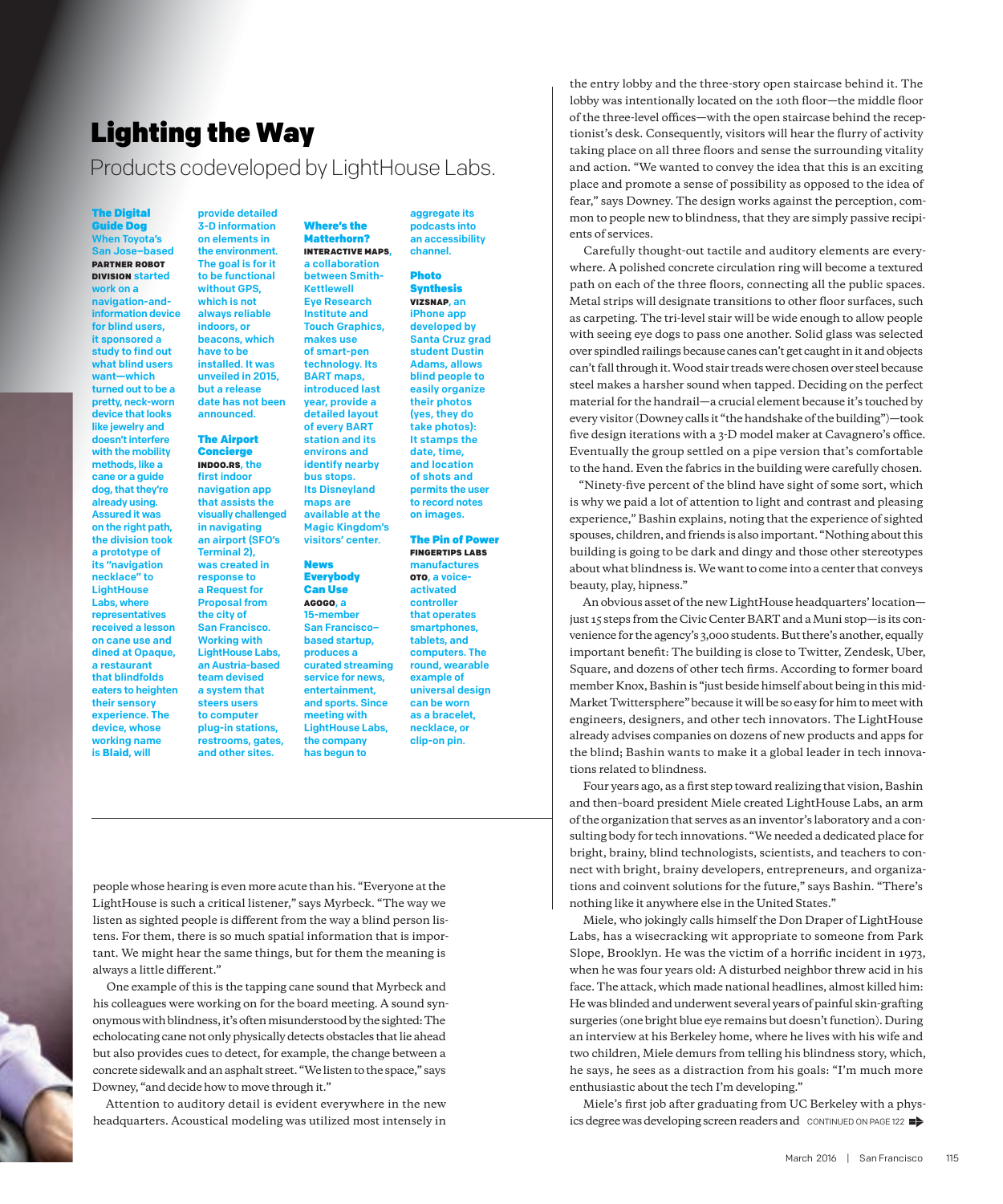### Farsighted

CONTINUED FROM PAGE 115

magnifiers for the Mac at Berkeley Systems (a company founded by Wes Boyd and Joan Blades, who went on to create

MoveOn.org). It was there that he found his calling—psychoacoustics, the scientific study of sound perception—and he returned to Cal to get a PhD in the field. His role as an innovator is an extension of what he's always done as a blind person. "Whenever I want to do something interesting, I've always had to figure out how to access it first," he says. "Who knows these problems better than I do, and who would be better able to come up with appropriate solutions?"

At his day job at the Smith-Kettlewell Eye Research Institute in Pacific Heights, Miele develops technology that allows the blind to "do what they want to do." His recent projects include the WearaBraille, a wireless braille keyboard built into a pair of gloves: Users tap on any surface—no keyboard—to type braille into a computer wirelessly. Again, there's that notion of the blind doing for themselves. "We want to help shift the corporate cultures into a mind frame of accessibility thinking," says Miele. "We want them to think of blind people not as 'the other' but as part of them, as the 'us' for whom they're designing these cool things."

For Miele, the gold standard for built-in accessibility is Apple. Its screen reader, called VoiceOver, has been offered in its products since 2009. Several other companies—Microsoft, Android, and Amazon among them—have followed suit with out-of-the-box screen readers. "Amazingly, the market's working," Miele says. Other tech companies that have worked with LightHouse include Google, Facebook, Pixar, and Uber, and smaller tech companies have also collaborated with the group to develop products and services for blind people. (See the sidebar on page 115.)

On a recent Wednesday evening, Preet Anand, chief executive officer of BlueLight—which developed an app that provides first responders with the location of people who call 911—is giving a presentation at LightHouse Labs' offices in Berkeley's Ed Roberts Center. Anand reached out to LightHouse Labs after learning that both the blind and the visually impaired were accessing his app: "Once we heard that we were popular in this community," Anand tells the group, "we wanted to see what we can do better." Upon learning that not one person in the room has ever used the app, he promises them all a free subscription so they can report back.

A second presentation—on the BrainPort, a \$15,000 device that uses an "intraoral device" to map out a visual field on the tongue and relays it via a video camera mounted on a pair of sunglasses—gets a less than enthusiastic response. According to Bashin, its creator is looking to use the LightHouse as a training center for the device, which was approved by the FDA in June. "That just leaves a bad taste in my mouth," says Erin Lauridsen, a blind assistive technology educator at San Francisco's Independent Living Resource Center. "Sometimes people who are adjusting to losing their vision will grab onto the \$15,000 solution that maybe isn't the best. On the one hand, we want to disseminate information; on the other hand, I hope that the LightHouse is careful about the snake oil, because there's a lot of it out there."

"By the gallon," Bashin adds. "But if the purpose of the LightHouse is to show what's out there, I think people are smart enough to judge for themselves."

"Let's talk about love," interjects Will Butler, the LightHouse's media and communications director, adding an item not on the agenda. The room erupts in chuckles. The consensus among those who are blind and single is that dating apps suck. Butler, a 26-year-old with low vision, tells of trying out Tinder. His remaining vision allows him to use Display Zoom, a magnifier, to see photos on his iPhone, but when he tried the VoiceOver tool to get the experience that the blind encounter, "it was terrible." Plus, he adds, "Tinder's based on the most shallow philosophy—that it's all about the photograph. That's bullshit. We have to get some dating apps in the room." Everyone agrees. CONTINUED ON PAGE 124